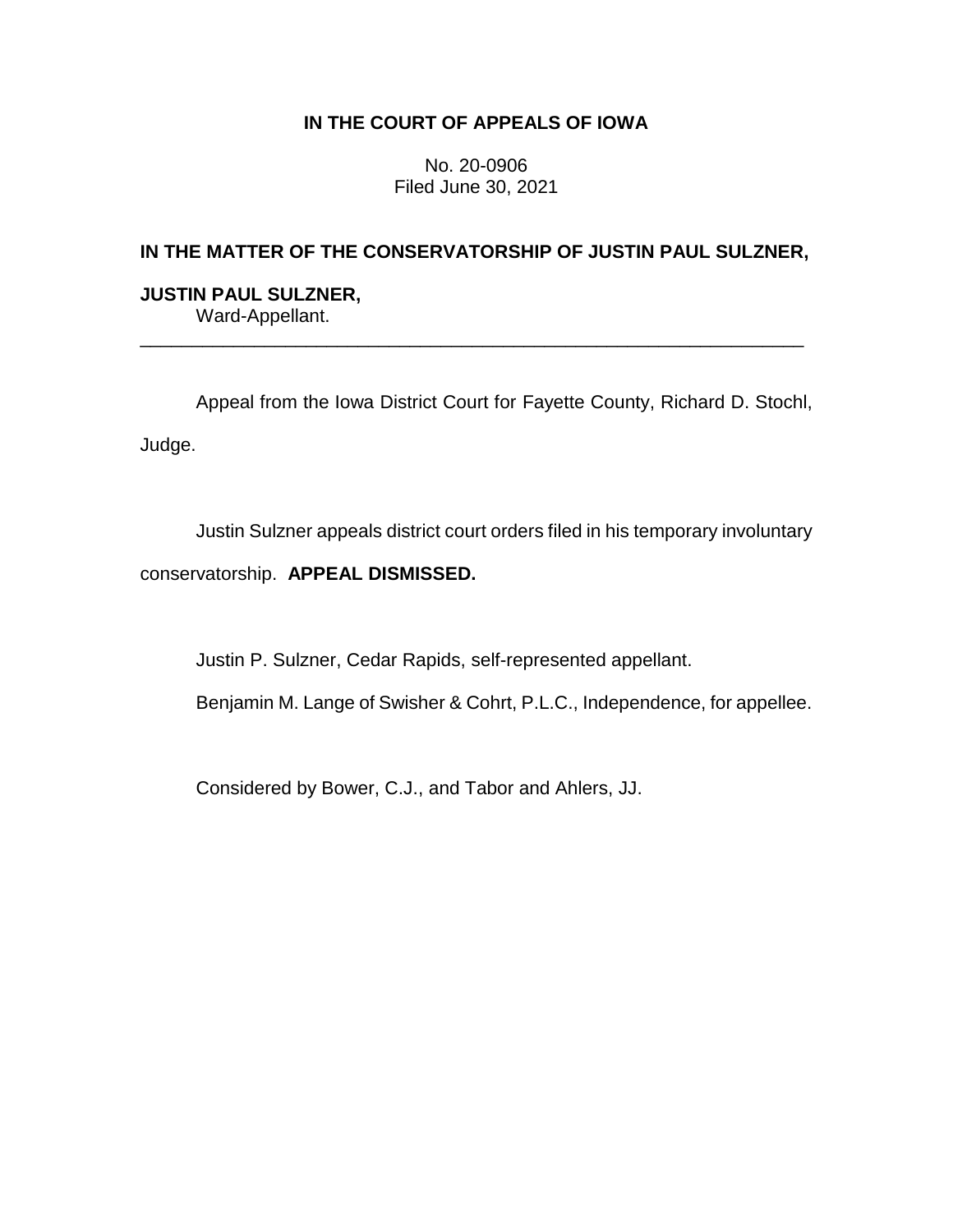### **TABOR, Judge.**

 $\overline{a}$ 

After contesting the decree dissolving his marriage to Terri Sulzner in a prior appeal,<sup>1</sup> Justin Sulzner now challenges various orders in a related case establishing an involuntary conservatorship over him. The district court has since terminated that conservatorship. Justin claims the court erred in four ways: (1) appointing Terri as his temporary conservator, (2) allowing an "ineffective" attorney to represent him in the conservatorship proceeding, (3) approving the conservator's final report, and (4) using threats and intimidation to coerce him into signing the divorce stipulation that included a provision on conservatorship attorney fees. Because all four claims arise from a temporary conservatorship that no longer exists, we find Justin's appeal is moot. Having found no justiciable controversy, we dismiss the case.<sup>2</sup>

After the parties separated in 2019, Terri petitioned for an involuntary conservatorship over Justin, alleging his mental illness impaired his decision-making capacity. Based on her allegations, the district court appointed an attorney to represent Justin at the contested hearing under Iowa Code section 633.118–.120 (2019). Rather than wait for the hearing, Terri asked the court "to appoint a conservator on an emergency basis." She asserted that, within

<sup>1</sup> In January 2020, Justin appealed the parties' stipulated divorce decree. *See In re Marriage of Sulzner*, No. 20-0218, 2021 WL 210761 (Iowa Ct. App. Jan. 21, 2021). He argued the binding stipulation was unfair because the district court and the attorneys pressured him into signing the agreement at the combined dissolution and conservatorship hearing. *Id*. at \*3. Because Justin failed to preserve error on his appellate claims, we affirmed the decree earlier this year. *Id*. at \*2–3.

<sup>&</sup>lt;sup>2</sup> In briefing, Terri challenges Justin's appeal as both moot and untimely. Because we opt to resolve the issues on mootness, we need not reach the timing issue.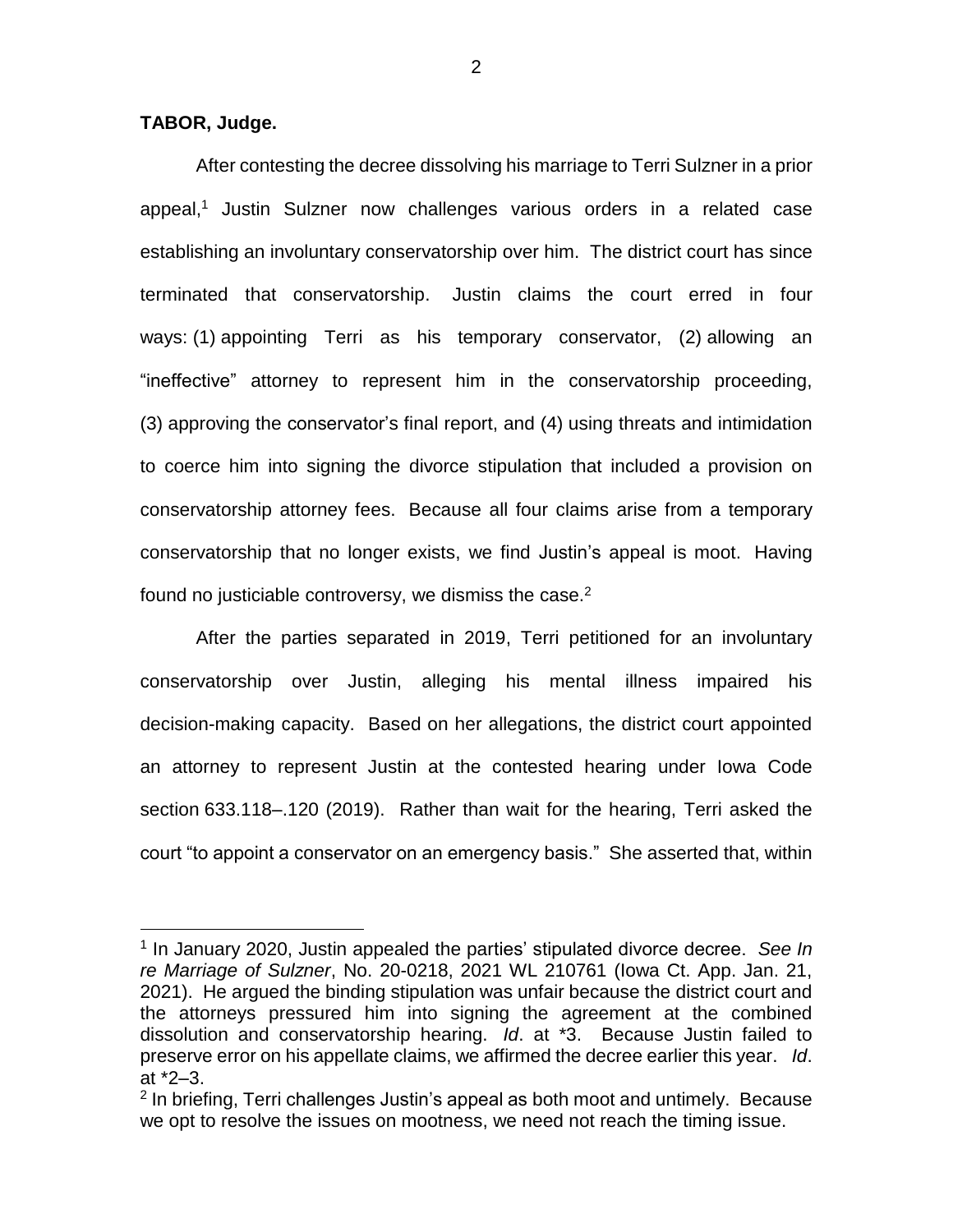a few days, Justin had "applied for at least [two] new credit cards," "gotten access to precious metals," and was planning "to buy several thousand dollars-worth of merchandise." Finding an ex parte order inappropriate, the court denied Terri's application. But as an alternative, the court scheduled a hearing for both sides to present evidence on the proposed temporary conservatorship.

Following the hearing in late August 2019, the district court agreed intervention was necessary based on evidence Justin suffered "medical conditions" that rendered him "currently unable to handle his finances." Granting her request in the original petition, the court appointed Terri as his temporary conservator. In appointing her, the court reflected: "The Sulzners are not legally separated, [and] no dissolution of marriage proceedings are on file or planned." Justin did not contest the court's ruling establishing the temporary conservatorship.

Two months later, Justin sent a personal letter to the court, requesting a new attorney. His letter complained that his current attorney was refusing to "file any actions disputing the conservatorship that was granted to [his] soon to be ex-wife." Representing himself, Justin then moved to dismiss the temporary conservatorship. Justin also asked the court to order the release of \$4000 so he could hire a divorce attorney.<sup>3</sup>

Terri resisted all three requests. She claimed allowing Justin to hire a new attorney at this stage of the litigation would serve only to "reduce [his] assets and the marital assets as a whole." She clarified that she had no "objection to funds

 $\overline{a}$ 

3

<sup>&</sup>lt;sup>3</sup> When Justin filed for divorce in October 2019, the temporary conservatorship was still in place.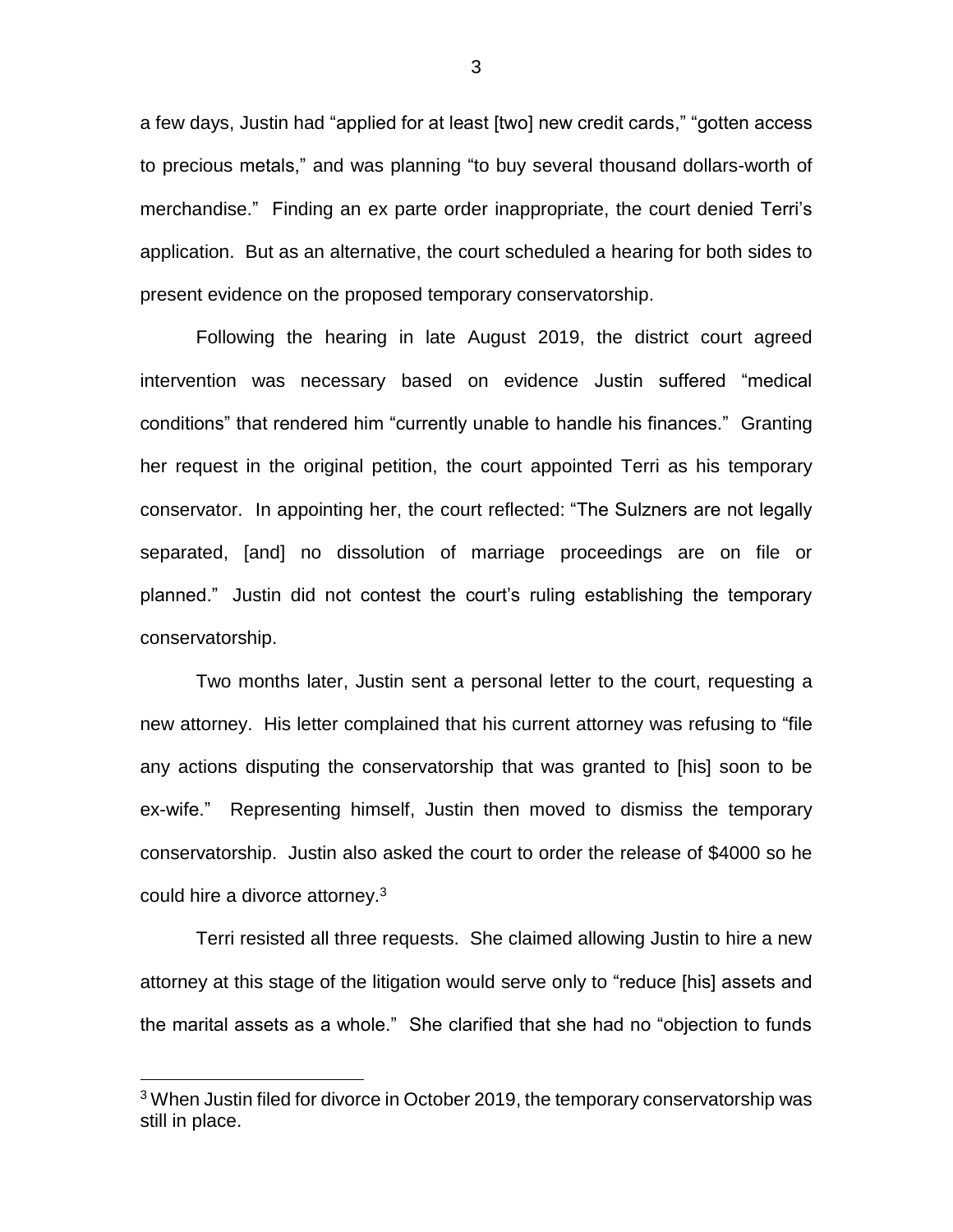being distributed to [Justin's] attorney for continued representation including but not limited to dissolution of marriage." As for the motion to dismiss, Terri urged "any assets should continue to be protected by this court-ordered conservatorship" given Justin's mental impairment.

While those motions were pending, the parties changed course. They disclosed to the court they reached a "tentative" agreement resolving both the conservatorship and the dissolution. Relying on that assurance, the court combined the two proceedings for a final hearing. In the same order, the court ruled Justin's motion for change of counsel was moot.

The court incorporated the parties' written stipulation in the January 2020 divorce decree. Beyond the distribution of marital assets, that agreement included a provision on the conservatorship, stating

[Justin] expects that, following Court approval of this Stipulation and entry of Decree adopting the same: (a) the conservatorship shall abate and terminate; (b) both parties expect that [Terri] shall be discharged as Conservator; and (c) all property of the parties divided herein shall belong to each of them solely.

Honoring those agreed-upon terms, the court terminated the conservatorship and discharged Terri as conservator the next day. Despite that final order, the court entered a "nunc pro tunc order" requiring Terri to file a final report in the conservatorship. *See* Iowa Code § 633.670(3) (2020). In June, the district court ruled "the final report is approved and the conservatorship is closed. Costs are taxed to the conservator." From that order, Justin appealed.

Before addressing Justin's appellate claims, we must confront Terri's contention that this appeal should be dismissed as moot. *See Homan v. Branstad*, 864 N.W.2d 321, 327 (Iowa 2015) (describing mootness as "a threshold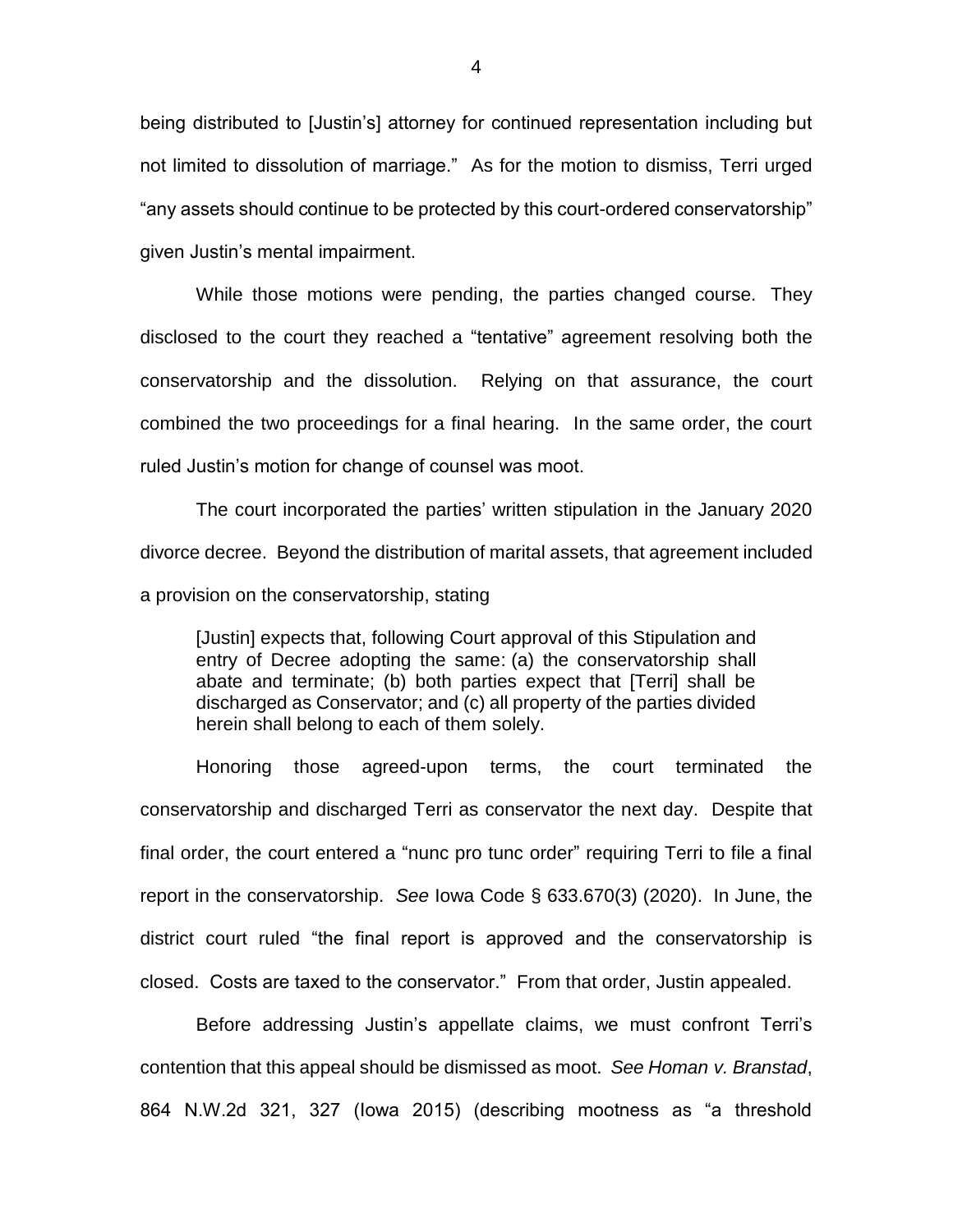question"). Under the mootness doctrine, we refrain from deciding a case "that no longer presents a justiciable controversy because the issues involved have become academic or nonexistent." *Martin-Trigona v. Baxter*, 435 N.W.2d 744, 745 (Iowa 1989). To determine whether an appeal is moot, we consider "whether a judgment, if rendered, would have any practical legal effect upon the existing controversy." *Junkins v. Branstad*, 421 N.W.2d 130, 133 (Iowa 1988).

Applying that test, we agree Justin's claims are not justiciable. The challenged orders on the appointment of a temporary conservator, designation of the ward's attorney, and approval of the conservator's report became academic when the court terminated the conservatorship in January 2020. *See Iowa Bankers Ass'n v. Iowa Credit Union Dep't*, 335 N.W.2d 439, 442 (Iowa 1983) ("The department's rescission of the 1979 real estate loan rules renders academic any decision by this court as to their validity."). Put another way, our view on those actions would have no practical legal effect on the parties' present circumstances. For instance, Justin challenges the court's approval of Terri as his temporary conservator, arguing there was a conflict of interest based on their "impending divorce." But no matter if we agree with Justin's contentions, a conflict of interest no longer exists. Nor is there "a live dispute between the parties" on the divorce because that has also since been finalized. *See State ex rel. Turner v. Scott*, 269 N.W.2d 828, 831 (Iowa 1978). Because the court already discharged Terri as temporary conservator, the challenge to her appointment is moot.

In that same vein, the remaining issues disappear with the termination of the conservatorship. Justin attacks only those rulings predating the termination order that were adverse to his position at that specific time. But we have rejected

5